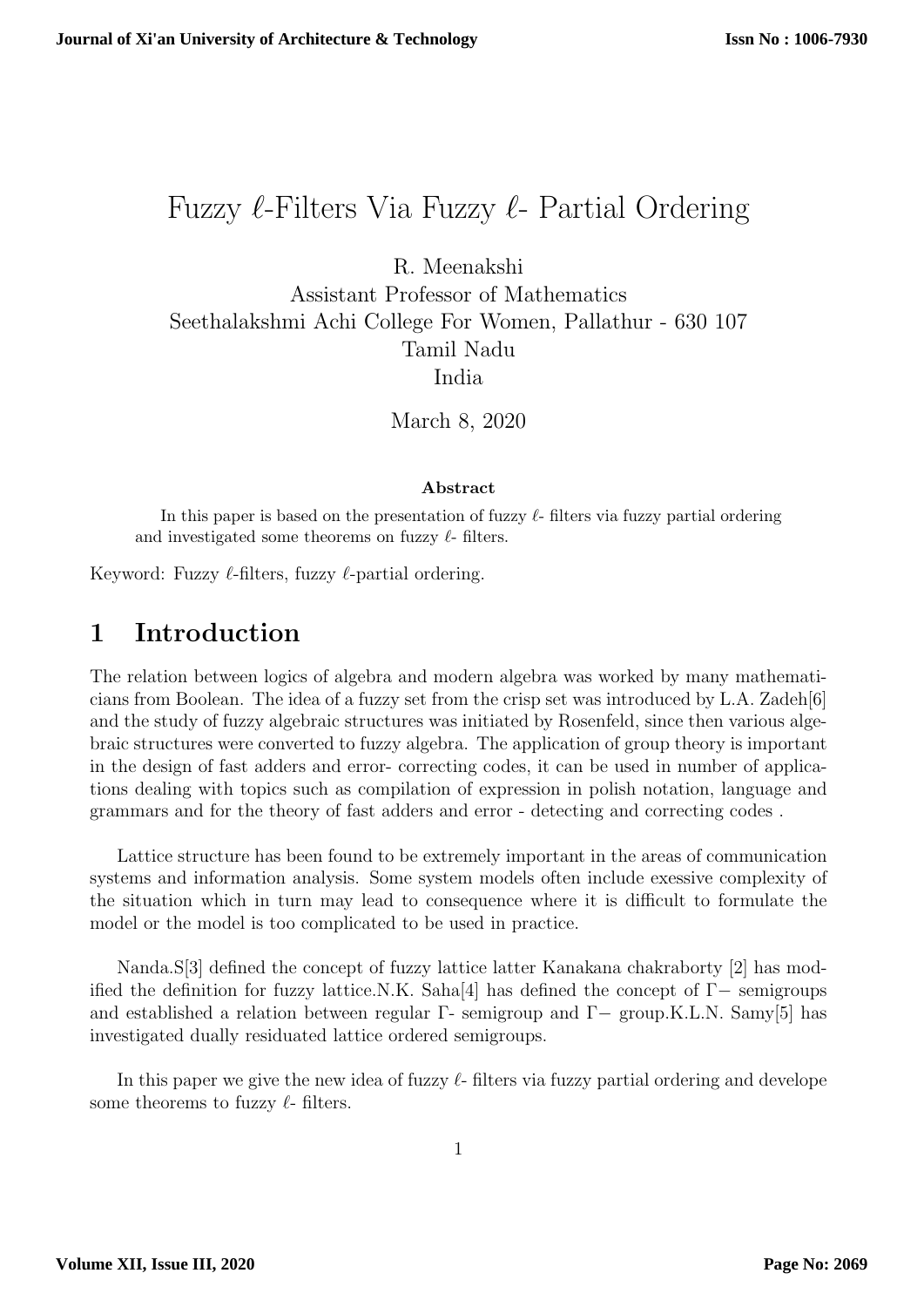### 2 Preliminaries

Let  $\chi$  be any set and let  $\gamma$  be a fuzzy relation defined over  $\chi$ . Then  $\gamma$  is said to be Max-min transitive if  $\gamma.\gamma \subseteq \gamma$  or more explicitly if  $\forall (\vartheta_1, \vartheta_2, \vartheta_3) \in \chi^3$   $\mu_{\gamma(\vartheta_1, x\vartheta_3)} \geq min\{\mu_{\gamma(\vartheta_1, \vartheta_2)}, \mu_{\gamma(\vartheta_2, \vartheta_3)}\}$ Reflexive if  $\forall \theta_1 \in \chi, \mu_{\eta(\theta_1, \theta_2)} = 1$  Perfect antisymmetric if  $\forall (\theta_1, \theta_2) \in \chi^2, \theta_1 \neq \theta_2, \mu_{\gamma(\theta_1, \theta_2)} >$  $0 \Rightarrow \mu_{\gamma(\vartheta_2, \vartheta_1)} = 0$ , where  $\mu_{\gamma(\vartheta_1, \vartheta_2)}$  represent the membership value of the pair  $(\vartheta_1, \vartheta_2) \in \gamma$ . The fuzzy relation  $\bar{S}$  defined over a set  $\gamma$  is said to be fuzzy partial ordering if and only if it is reflexive, max- min transitive and perfectly antisymmetric. A set  $\chi$  along with a fuzzy partial ordering  $S$  defined on it is called a fuzzy partially ordered set.

Let  $\chi$  be a fuzzy partially ordered set with a fuzzy partial order  $\bar{S}$  defined over it with each  $\vartheta_1 \in \gamma$  we associate two fuzzy sets

The dominating class  $\bar{S} \geq (\vartheta_1)(v_2) = \bar{S}(\vartheta_2, \vartheta_1)$ The dominated class  $\bar{S} \leq (\vartheta_1)(\vartheta_2) = \bar{S}(\vartheta_1, \vartheta_2)$ Let  $\omega$  be a non fuzzy subset of  $\gamma$ .

Then the fuzzy maximum of  $\omega$  denoted by  $U_{\phi(\omega)} = \bigcap \overline{P} \geq (\vartheta_1)$ .

 $\vartheta_1\in\omega$ Then the fuzzy minimum of  $\omega$  denoted by  $L_{\phi(\omega)} = \bigcup$  $\vartheta_1\in\omega$  $\bar{P} \leq (\vartheta_1).$ 

**Definition 2.1** Let  $\bar{\tau}$  be a fuzzy partially ordered set and let  $\bar{\sigma}$  be a fuzzy subset of  $\bar{\tau}$ . Then  $\bar{\sigma}$  is said to be a fuzzy lattice in  $\bar{\tau}$  if every pair of elements in  $\bar{\tau}$  has a fuzzy minimum  $L_{\phi}$  and fuzzy maximum  $U_{\phi}$ , where both  $L_{\phi}$  and  $U_{\phi}$  are fuzzy subsets of  $\bar{\tau}$  satisfying the following two conditions:

$$
\mu_{max{U_{\phi}\}}_{(\vartheta_1)} \geq \mu_{\bar{\sigma}(\vartheta_1)}, \forall \vartheta_1 \in \bar{\tau}
$$
  

$$
\mu_{min{L_{\phi}\}}_{(\vartheta_1)} \geq \mu_{\bar{\sigma}(\vartheta_1)}, \forall \vartheta_1 \in \bar{\tau}
$$

**Definition 2.2** A non-empty subset  $\bf{F}$  of a lattice  $\bf{L}$  is called a filter if (i)  $\vartheta \in \mathbf{F}, \varsigma \in \mathbf{F} \Longrightarrow \vartheta \cap \varsigma \in \mathbf{F}$ (ii)  $\vartheta \in \mathbf{F}, \varsigma \in \mathbf{L}$  and  $\varsigma > \vartheta \Longrightarrow \varsigma$  in  $\mathbf{F}$ .

## 3 Fuzzy  $\ell$ -Filters Via Fuzzy  $\ell$ - Partial Ordering

**Definition 3.1** Let **F** be a fuzzy lattice, a fuzzy subset  $\mu$  of **F** is said to be a fuzzy  $\ell$ -Filters on  $\bm{F}$ , if it satisfies the following axioms  $(i)$   $\mu_{\bar{\omega}(0)} \leq \mu_{\bar{\omega}(0)}$ (*ii*)  $\mu_{\bar{\omega}(\vartheta)} \leq \mu_{minL_{\phi}(\vartheta)}$ .

**Example 3.1** Let us consider  $(Z_4, *)$  and let  $\mu_{\bar{\omega}(\vartheta)} = \{0, .8, 0, .5\}$ 

| $\ast$        | I I |               | 2             | 3                               |
|---------------|-----|---------------|---------------|---------------------------------|
| I I           | I I | 11            | 7             | I I                             |
|               | I I |               | $\mathcal{Q}$ | 3                               |
| 2             | 11  | $\mathcal{Q}$ | 7             | $\frac{\partial}{\partial x^2}$ |
| $\mathcal{S}$ | ( I | $\mathcal{S}$ | $\mathcal{Q}$ |                                 |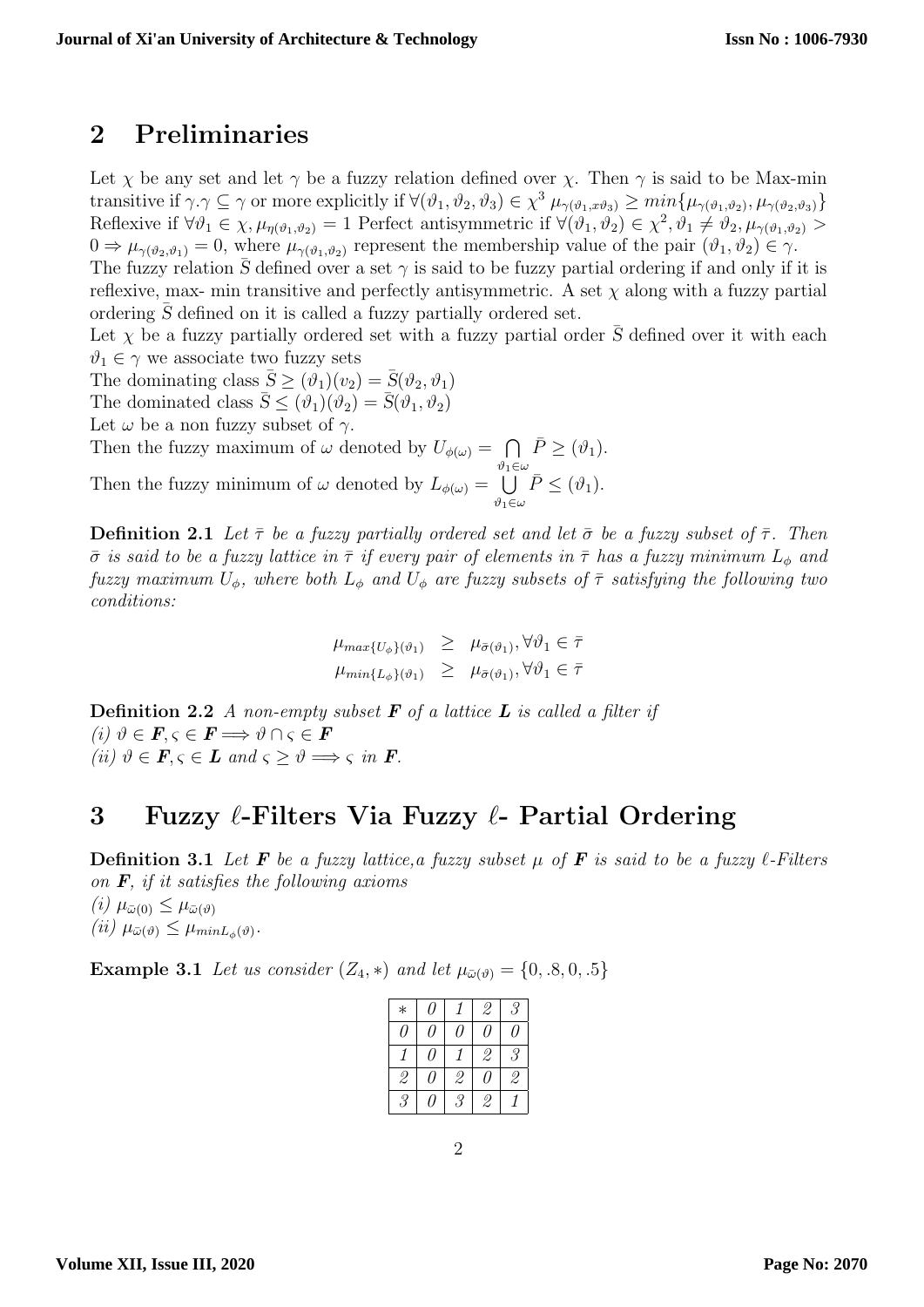We have lower bounds for  $\{0, 1, 2, 3\}$ 

| $L_{\phi(0,1)}$ |     | $= \{0, 1, 2, 3\}$ |
|-----------------|-----|--------------------|
| $L_{\phi(0,2)}$ | $=$ | $\{0, 2, 0, 2\}$   |
| $L_{\phi(0,3)}$ |     | $= \{0,3,2,1\}$    |
| $L_{\phi(1,2)}$ | $=$ | ${0, 2, 2, 3}$     |
| $L_{\phi(1,3)}$ | $=$ | ${0, 3, 2, 3}$     |
| $L_{\phi(2,3)}$ |     | $= \{0,3,2,2\}$    |

Therefore  $minL_{\phi}(x) = \{0, 1, 0, 1\}$  $\mu_{\bar{\omega}(\vartheta)} \leq \mu_{minL_{\phi}(\vartheta)}$ . Hence  $(Z_4, *)$  is a fuzzy  $\ell$ -filter.

**Definition 3.2** Let  $\alpha$  and  $\beta$  be two fuzzy  $\ell$ - filters in **F**. Then (i)  $\mu_{\bar{\alpha}}(\vartheta) = \mu_{\bar{\beta}}(\vartheta)$  iff  $\bar{\alpha} = \bar{\beta}$ , for all  $\vartheta \in \mathbf{F}$ . (ii)  $\mu_{\bar{\alpha}}(\vartheta) \subseteq \mu_{\bar{\beta}}(\vartheta)$  iff  $\bar{\alpha} \subseteq \bar{\beta}$ , for all  $\vartheta \in \mathbf{F}$ . (iii)  $\mu_{\bar{\gamma}} = min\{\bar{\alpha}(\vartheta),\bar{\beta}(\vartheta)\}\iff\inf \bar{\gamma}=\bar{\alpha}\cap\bar{\beta}.$ 

**Definition 3.3** A fuzzy set  $\mu$  in **F** is called fuzzy  $\ell$  -filter **F** if it satifies the following inequalities (i)  $\mu_{\bar{\alpha}(0)} \leq \mu_{\bar{\alpha}(0)}$ 

(ii)  $\mu_{\bar{\alpha}(\vartheta)} \leq \mu_{minL_{\phi}(\vartheta)}$ (iii)  $\{\mu_{\bar{\alpha}}(\vartheta), \mu_{\bar{\beta}}(x)\} \leq min\{L_{\phi}(\vartheta)\}\$ 

**Definition 3.4** If  $\alpha$  and  $\beta$  be two fuzzy sets **F**. The cartesian product  $\alpha \times \beta : \Sigma \times \Sigma \longrightarrow [0, 1]$  is defined by  $(\alpha \times \beta)(\vartheta, \varsigma) = min\{L_{\alpha}(\vartheta), L_{\beta}(\varsigma)\}\$ , where  $\{L_{\alpha}(\vartheta), L_{\beta}(\varsigma)\}\$  are greatest least element of  $\boldsymbol{F}$ .

**Theorem 3.1** If  $\alpha$  and  $\beta$  be two fuzzy  $\ell$  - filters of **F**. Then  $\alpha \times \beta$  is a fuzzy  $\ell$ -filter of  $\vartheta \times \vartheta$ .

**Definition 3.5** Let  $\xi : \eta \longrightarrow \gamma$  be a mapping of fuzzy  $\ell$ − filter and  $\eta$  be a fuzzy set of  $\gamma$ . Then the mapping  $\gamma_{\xi}$  is the preimage of  $\gamma$  if  $\gamma_{\xi(\vartheta)} = \gamma \xi(\vartheta)$ , for all  $\vartheta \in \eta$ .

**Theorem 3.2** Let  $\xi : \eta \longrightarrow \gamma$  be a homomorphism. If  $\gamma$  is a fuzzy  $\ell$  filter of  $\xi$ , then  $\gamma_{\xi}$  is a  $fuzzy \ell$ - filter of  $\eta$ .

**Theorem 3.3** Let  $\xi : \eta \longrightarrow \gamma$  be an epimorphism of fuzzy  $\ell$ -filter. If  $\gamma_n$  is a fuzzy  $\ell$ -filter of  $\eta$ , then  $\xi$  is a fuzzy  $\ell$ -filter in  $\gamma$ .

Conclusion So far in research algebraic structures were converted to lattice algebraic structure, in this paper we convert fuzzy  $\ell$ - filter via fuzzy partial ordering. In the same way it will be interesting to convert other fuzzy lattice structure via fuzzy partial ordering.